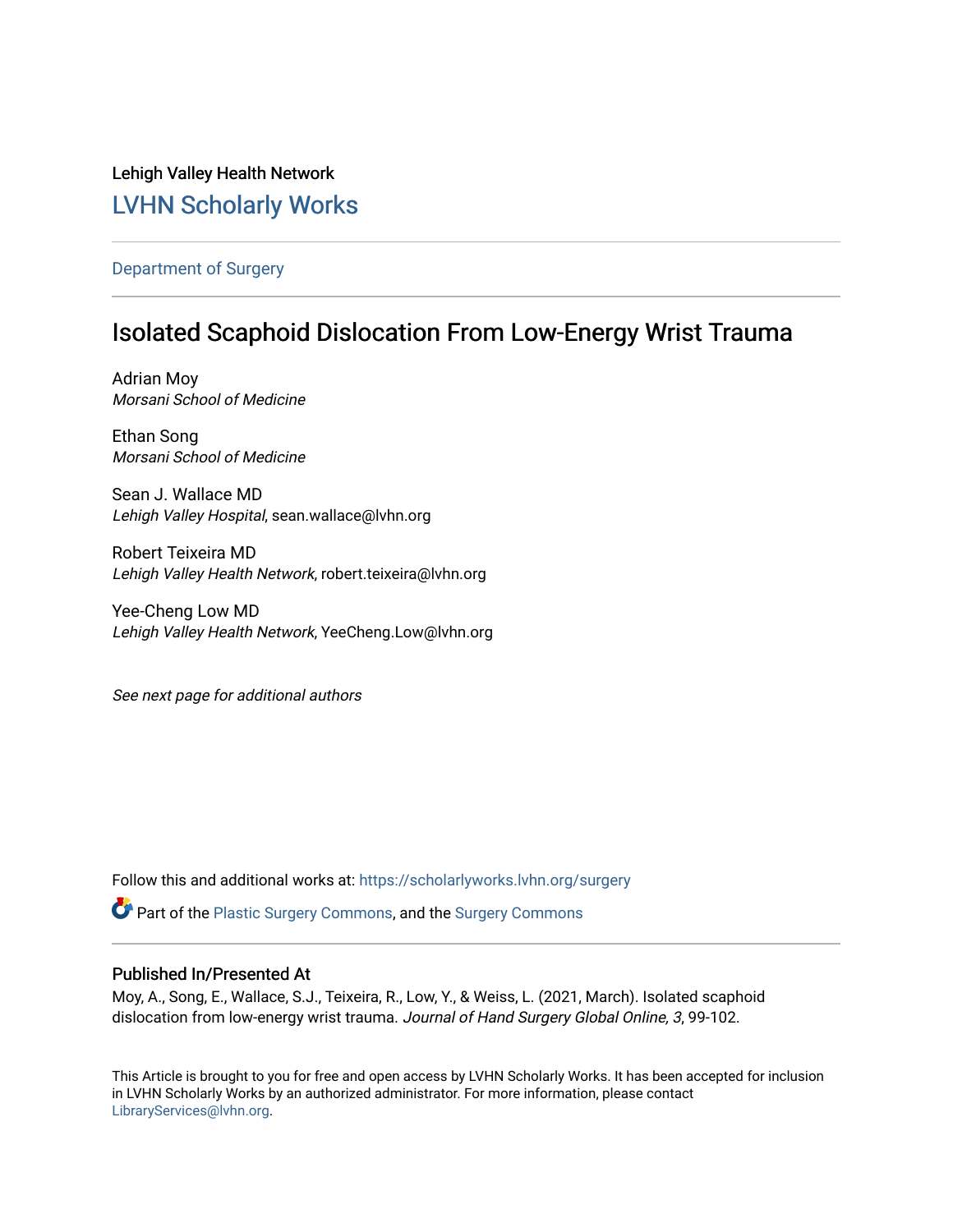## Authors

Adrian Moy, Ethan Song, Sean J. Wallace MD, Robert Teixeira MD, Yee-Cheng Low MD, and Lawrence Weiss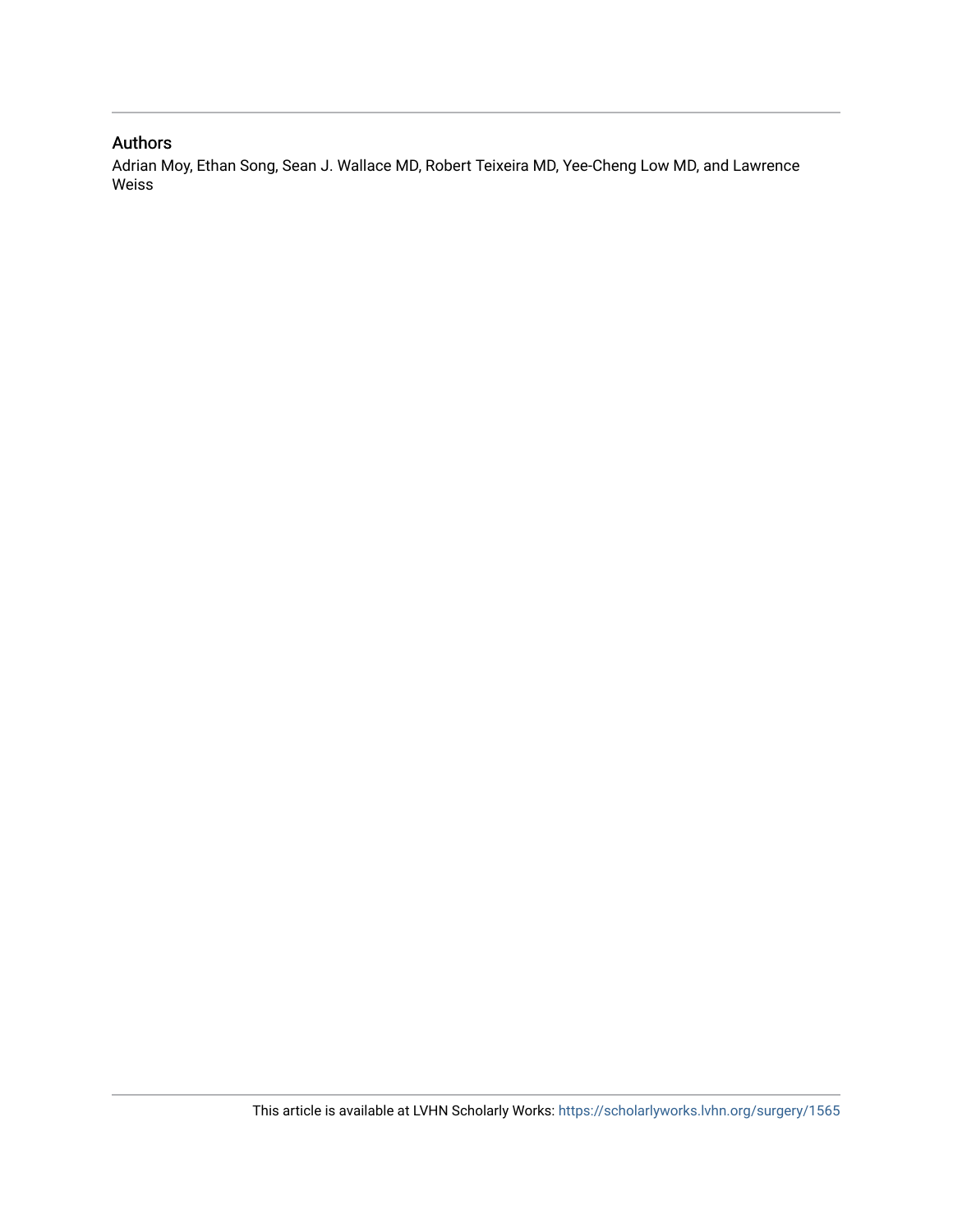## Journal of Hand Surgery Global Online

journal homepage: [www.JHSGO.org](http://www.JHSGO.org)

# Isolated Scaphoid Dislocation From Low-Energy Wrist Trauma

Adrian Moy, MS,  $*$  Ethan Y. Song, BA,  $*$  Sean J. Wallace, MD,  $\dagger$  Robert M. Teixeira, MD,  $\dagger$ Yee Cheng Low, MD,  $\dagger$  Lawrence E. Weiss, MD  $\dagger$ 

<span id="page-2-0"></span>[\\*](#page-2-1) Morsani College of Medicine, University of South Florida, Tampa, FL

<sup>†</sup> Department of Surgery, Division of Plastic & Reconstructive Surgery, Lehigh Valley Health Network, Allentown, PA

<span id="page-2-1"></span><sup>‡</sup> Division of Orthopedic Hand Surgery, OAA Orthopedic Specialists, Allentown, PA

### article info

#### Article history:

Received for publication November 28, 2020 Accepted in revised form January 27, 2021 Available online February 17, 2021

Key words: Isolated scaphoid dislocation Marfan syndrome Low-energy trauma

Isolated scaphoid dislocation is an extremely rare injury typically caused by high-energy trauma. We present the first observed case of isolated scaphoid dislocation resulting from a non-traumatic injury of the wrist in power-grip tension in a patient with a questionable history of Marfan Syndrome. A 20-yearold right-hand dominant man presented to the emergency department with right wrist pain and deformation after carrying a table. The patient reported a possible history of Marfan Syndrome, but it had never been definitively diagnosed. Imaging revealed radial dislocation of the scaphoid. Bedside closed reduction was performed followed by outpatient ligament reconstruction with return to normal activities at 6 months. Early diagnosis and management lead to an improved prognosis for isolated scaphoid dislocation. Regardless of patient history or mechanism of injury, treatment options include closed reduction, percutaneous fixation, and/or open reduction with internal fixation and ligamentous reconstruction.

Copyright © 2021, THE AUTHORS. Published by Elsevier Inc. on behalf of The American Society for Surgery of the Hand. This is an open access article under the CC BY-NC-ND license [\(http://creativecommons.org/licenses/by-nc-nd/4.0/](http://creativecommons.org/licenses/by-nc-nd/4.0/)).

Isolated scaphoid dislocation is an extremely rare injury. To date, few cases have been published, and no formal investigation into incidence, classification, or management have been performed. $1,2$  $1,2$ These injuries are characteristically associated with high-energy trauma but have occasionally been seen in other scenarios. Currently, diagnosis and management rely on physician experience and preference, although there have been attempts to develop a classification system and management algorithm. $3$ 

Cases of joint dislocation and laxity have been observed in patients with Marfan Syndrome (MFS), which is one of the most common inherited disorders affecting connective tissue involving the fibrillin 1 gene. Although patients can often present with ocular dislocation, excess linear growth of long bones, and scoliosis, defects in the extracellular matrix and elastic fibers can also lead to joint laxity. While patellar instability and developmental dysplasia of the hip have been previously described, $4$  there are limited documented cases of dislocation in small joints, such as the hand.<sup>2,[5](#page-5-4)</sup>

This report describes the presentation, management, and outcome of an isolated scaphoid dislocation with associated scapholunate ligament disruption in a patient with a presumed diagnosis of MFS.

### Case Presentation

A 20-year-old right-hand dominant man presented to a level one trauma center with right wrist pain and deformation. The patient reported a questionable history of MFS as a young child, but he never completed fibrillin 1 gene testing. Although tall and thin, the patient denied cardiac issues, prior joint dislocations, or other skeletal anomalies. Prior to presenting at the emergency department, the patient reported carrying a table when he felt his right wrist extend dorsally, and he simultaneously heard a popping noise. Subsequently, the patient lost nearly all range of motion of his wrist and noticed a volar-radial deformity. The patient denied numbness or tingling in the digits, hand, or wrist.

The patient was 1.8 m (72 inch) tall and weighed 94.3 kg (208 lb). Arm span measurement was not recorded. Hand examination revealed decreased range of motion, tenderness to palpation over the scaphoid, and localized swelling. Three-view x-ray imaging

<https://doi.org/10.1016/j.jhsg.2021.01.002>



Case Report





Declaration of interests: No benefits in any form have been received or will be received related directly or indirectly to the subject of this article.

Corresponding Author: Ethan Y. Song, BA, 12901 Bruce B Downs Blvd, Tampa, FL 33612.

E-mail address: [esong@usf.edu](mailto:esong@usf.edu) (E.Y. Song).

<sup>2589-5141/</sup>Copyright © 2021, THE AUTHORS. Published by Elsevier Inc. on behalf of The American Society for Surgery of the Hand. This is an open access article under the CC BY-NC-ND license ([http://creativecommons.org/licenses/by-nc-nd/4.0/\)](http://creativecommons.org/licenses/by-nc-nd/4.0/).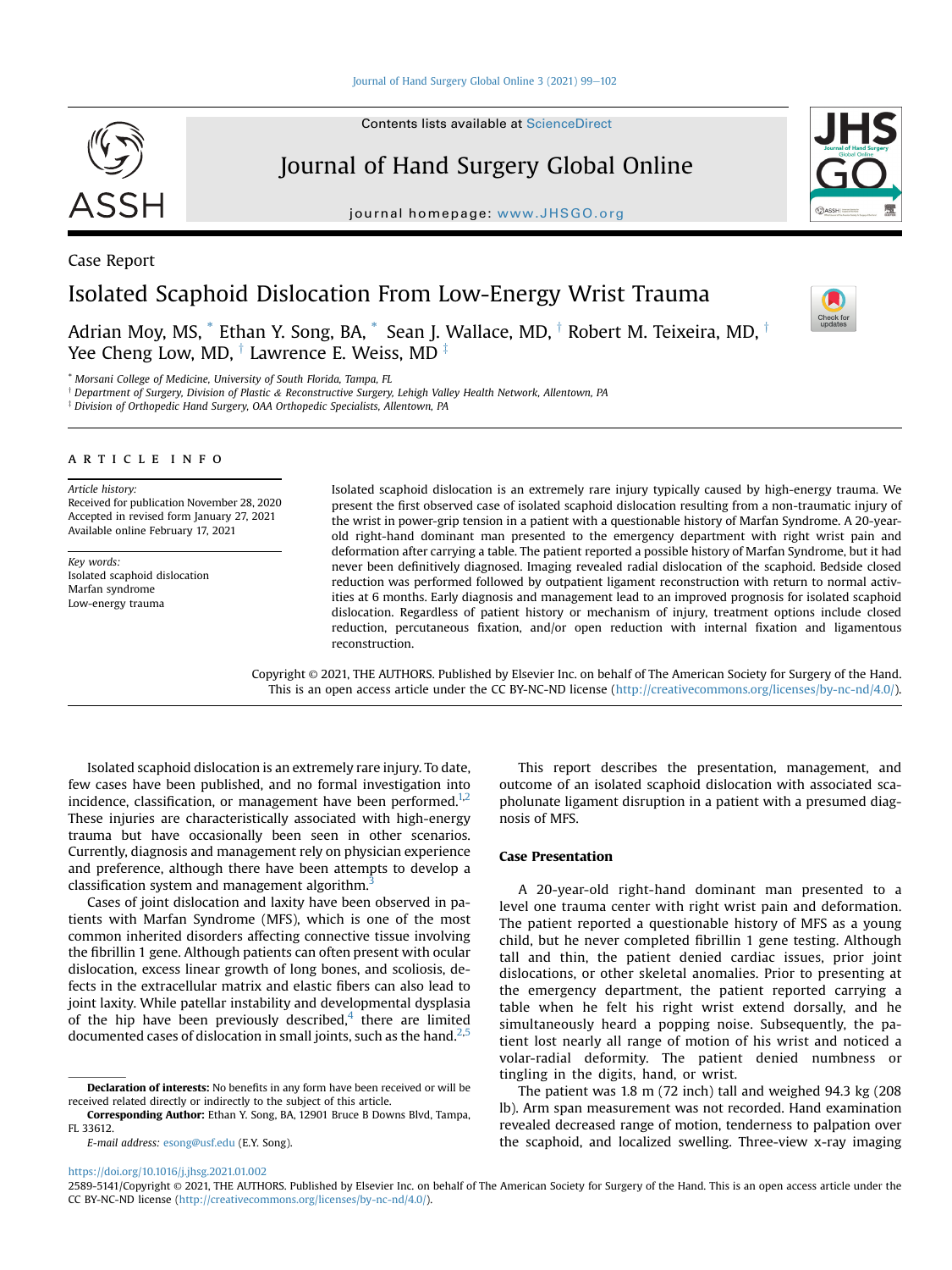<span id="page-3-0"></span>

Figure 1. Isolated scaphoid dislocation with proximal migration of capitate and disruption of Gilula's lines. A Anteroposterior view. B Oblique view. C Lateral view.

revealed radial dislocation of the scaphoid with significant widening of the scapholunate (S-L) joint. There was proximal migration of the capitate and disruption of Gilula's lines, without fracture or joint effusion ([Fig. 1](#page-3-0)).

A total wrist block was performed. With the elbow flexed at  $90^\circ$ , the index and long fingers were placed with 2.23 kg (5 lb) of longitudinal traction for 5 min. The wrist was dorsiflexed with ulnar deviation while direct digital pressure was applied over the scaphoid. This maneuver achieved clinical reduction, and the patient regained full movement without re-dislocation. Afterward, a thumb spica orthosis was placed. Post-reduction x-rays confirmed anatomic restoration of the previously dislocated scaphoid and restoration of Gilula's lines, but they also revealed a 1-cm widening of the distance between the scaphoid and the lunate, indicating S-L ligamentous injury ([Fig. 2\)](#page-4-0).

Due to complete S-L ligament avulsion and radioscaphoid capitate ligament insufficiency, ligament reconstruction was performed within 1 week following the injury using a flexor carpi radialis tendon graft (modified Ross technique), Kirschner wire pin fixation at the scaphocapitate level, and cast immobilization. The patient was closely followed over the next 8 weeks with serial imaging and casting. After 2 months of immobilization, the Kirschner wires were removed, and the patient transitioned to a removable thermoplastic orthosis. The patient began working with a certified hand therapist to regain motion.

At 6-month follow-up evaluation, the patient reported no pain, and he had regained nearly complete active and passive range of motion and normal grip strength. The wrist appeared stable on stress examination without excessive dorsiflexion. At 6 months, wrist extension was measured at  $40^{\circ}$  and wrist flexion was measured at  $60^{\circ}$ , compared to  $40^{\circ}$  and  $45^{\circ}$  at 4 months, respectively. Grip strength measured with a Jamar dynamometer on the third setting improved to 22.7 kg (50 lb)/ 45.4 kg (100 lb) (right/left) at 6 months from 15.9 kg (35 lb)/ 38.6 kg (85 lb) at 4 months. Imaging showed a slight 4.8-mm S-L gap [\(Fig. 3](#page-4-1)), but otherwise the position was secure and unchanged from prior radiographs. The patient returned to all normal activities without restriction. The authors are unaware of any complications or functional deficits at the time of writing, but the patient was unable to be reached for an additional long-term follow-up or Quick Disabilities of Arm, Shoulder & Hand evaluation.

### Discussion

Solitary scaphoid dislocation is a sparsely documented and poorly understood injury. First described by Higgs<sup>6</sup> in 1930, there have only been isolated published case reports, and the epidemi-ology is currently unexplored.<sup>[1](#page-5-0)</sup> A recent literature review by Amundsen et al<sup>[1](#page-5-0)</sup> identified a total of 55 documented cases of isolated scaphoid dislocation, with the majority of these injuries in males with ages between  $18-79$  years. Notably, the 20-year-old man we saw is one of the younger reported cases of isolated scaphoid dislocation. The injury pathogenesis has not been fully elucidated, although it generally requires significant force to cause the scaphoid to dislocate out of the fossa.<sup>[7](#page-5-6)</sup> Such injuries frequently result in concomitant fracture of the radial styloid or the waist of the scaphoid, thus isolated dislocations are rare. $8$  In our patient, the dislocation occurred as the result of carrying a table. The patient's wrist was dorsiflexed with ulnar deviation, like the anatomic positioning first described by Buzby<sup>[2](#page-5-1)</sup> and found in many other reported cases.<sup>1</sup> However, this case was critically different in that the dislocation was not the result of a traumatic event, such as a motor vehicle accident or a fall from height. His dislocation could have been secondary to his presumed diagnosis of MFS. Notably, this is also the first reported case of an isolated scaphoid dislocation occurring due to wrist placement in relatively static tension, rather than forceful flexion. Therefore, this report highlights the need for awareness and clinical suspicion of scaphoid dislocation, even in the absence of high-energy wrist trauma.

While the patient had an unconfirmed diagnosis of MFS, the presence of a connective tissue disorders such as MFS could have contributed to the genesis of this injury. Previous cases of MFSassociated ligament laxity and joint hypermobility have been reported, including non-traumatic dislocation of the carpal lunate. $2.5$  $2.5$ Patients with a suspected or questionable history of connective tissue disorders could be assessed according to the Carter and Wilkinson<sup>9</sup> scoring system. This system measured hyperextension of the thumb, fingers, elbow, and knee; and hyper-dorsiflexion or eversion of the ankle. A positive finding in 3 or more joints indicated generalized joint hyperlaxity. Passive extension testing of this patient's joints was not performed, thus a score was not recorded. The relative infrequency of this type of dislocation and unique circumstances of this case serve to provide a greater understanding of the pathogenesis and management of isolated scaphoid dislocations.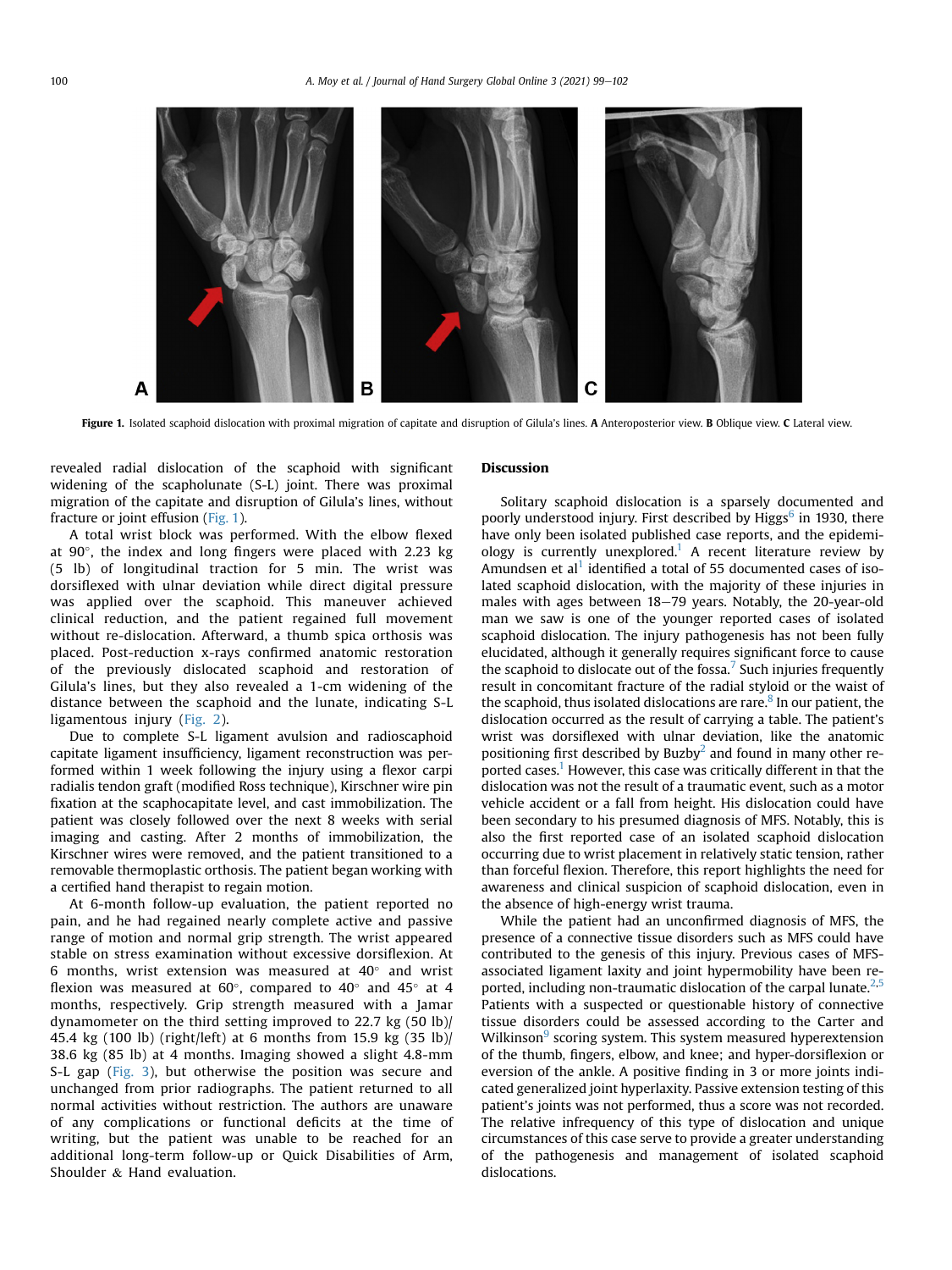<span id="page-4-0"></span>

<span id="page-4-1"></span>Figure 2. Imaging after closed reduction showing the widening of the scaphoid and the lunate, indicating scapholunate ligamentous injury. A Anteroposterior view. B Oblique view. C Lateral view.



Figure 3. Imaging at 6-month follow-up showing good sagittal and coronal realignment of the scaphoid with a stable 4.8-mm scapholunate gap. A Anteroposterior view. B Oblique view. C Lateral view.

Patients with suspected scaphoid dislocations should undergo thorough evaluation, including medical history and age, gender, hand dominance, mechanism of injury, and coexisting conditions. In addition to history and physical examination, diagnosis can generally be confirmed with 3-view radiographs. Magnetic resonance imaging and computed tomography may aid in identifying associated soft tissue injury and/or bony injury not seen on radiographs.<sup>5</sup>

Leung et  $al<sup>3</sup>$  developed a classification system for scaphoid dislocations, which categorized dislocations into primary or secondary, simple or complex, partial or total, and direction of dislocation. $3$  First, the injury was identified as primary if it resulted directly from the injury or secondary if it was due to abnormal articulation after dislocation of the proximal carpus. Next, it was classified as simple or complex, with the presence of any disruption to the distal carpal row qualifying as complex. The injury was then categorized as partial if soft tissue attachments or the distal scaphotrapezial articulation remained; a total dislocation lost all soft tissue attachment. The final category described the direction of the dislocation of the proximal pole, whether palmar, dorsal, or radial. In the palmar and dorsal directions, the deviation could also be in the radial, ulnar, or neutral direction. $3$  Using the classification system of Leung et al, $3$  this patient's injury would be classified as a primary, complex, partial, radial scaphoid dislocation.

A management algorithm for isolated scaphoid dislocation by classification of the injury has been described by Chloros.<sup>[7](#page-5-6)</sup> Early identification and closed reduction has been effective in the resolution of pain and restoration of active range of motion.[2](#page-5-1) Plaster casting should be applied for at least 4 weeks post-reduction. In more complex dislocations or when identification of the isolated dislocation is delayed, the surrounding soft tissue often undergoes inflammatory changes that necessitate open reduction.<sup>[3](#page-5-2)</sup> The longer the delay in identification and reduction, the worse the prognosis.

Kirschner wires have been used after reduction to fix the carpals and improve stability of the joint, especially with persistent increased post-reduction widening of the S-L interval.<sup>7,[10](#page-5-9)</sup> However, outcomes appear to be similar with or without the use of percutaneous fixation in simple cases. As such, Kirschner wires may be best suited for cases in which identification and treatment is delayed.<sup>[3](#page-5-2)</sup> In patients with persistent joint instability after closed reduction, additional imaging studies should be considered to evaluate possible ligamentous damage, which may necessitate the need for ligamentous reconstruction.

There are few complications seen with isolated scaphoid dislocation. The most concerning complication is avascular necrosis of the scaphoid bone, although it has only been reported in 1 case that was identified 20 months post-operatively.<sup>10</sup> Median nerve injury may also occur, although it is usually self-limiting after reduction of